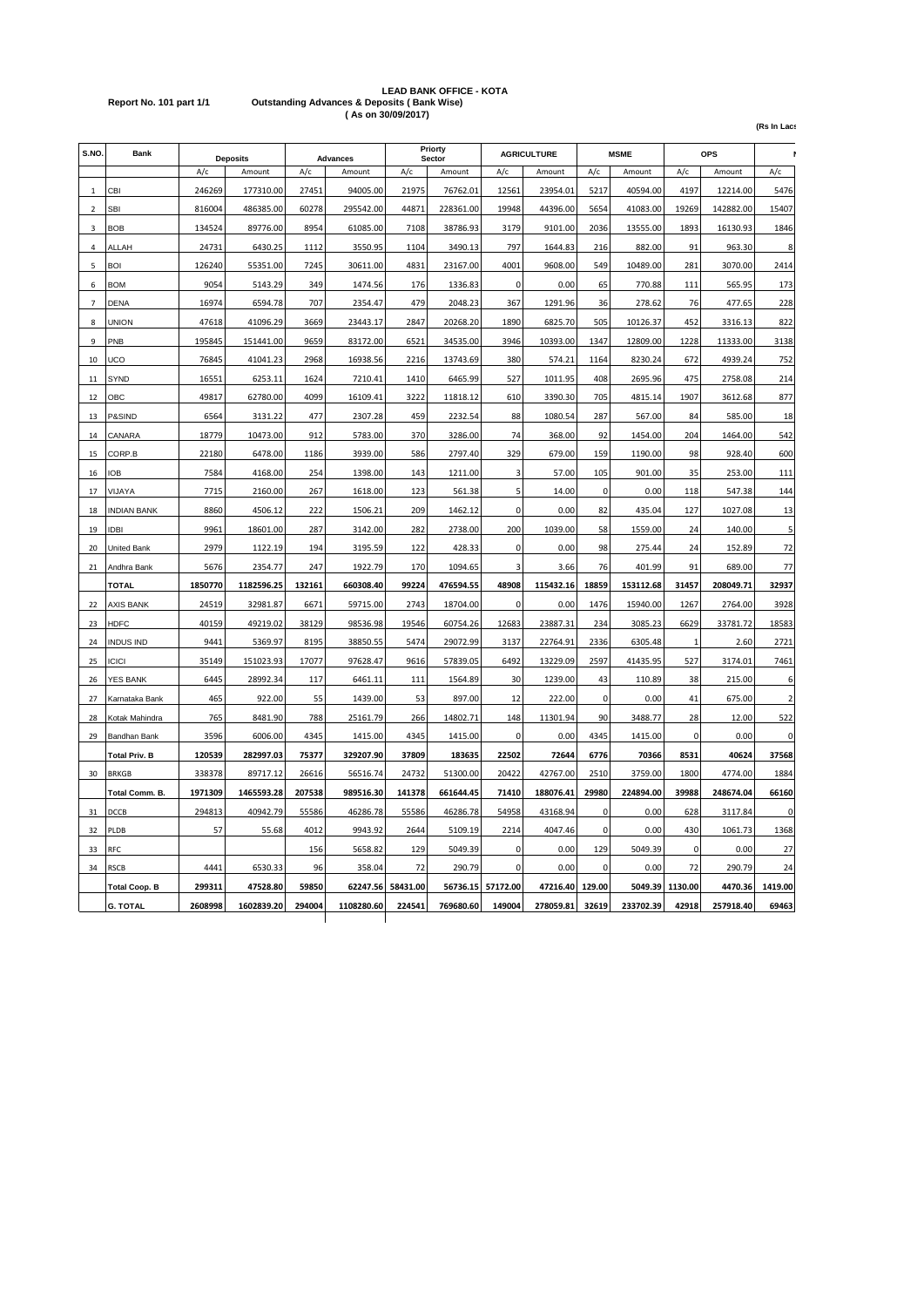| (ASON 30/09/2017)<br><b>Agriculture</b> |                       |                  |                      |                |                    |             |                |                |                     |             |                          |
|-----------------------------------------|-----------------------|------------------|----------------------|----------------|--------------------|-------------|----------------|----------------|---------------------|-------------|--------------------------|
| S.NO.                                   | <b>Bank</b>           | <b>CROP LOAN</b> |                      |                | <b>TERM LOAN</b>   |             | AGRI.          |                | AGRI.               |             | <b>Total Agriculture</b> |
|                                         |                       | A/c              | Amount               | A/c            | Amount             | A/c         | INFRASTRUCTURE | A/c            | ANCILLARY<br>Amount | A/c         |                          |
|                                         | CBI                   | 9794             |                      |                |                    | 45          | Amount         | $\mathbf 1$    | 0.82                | 12561       | Amount                   |
| $\mathbf{1}$                            | <b>SBI</b>            | 16767            | 15713.19<br>33882.00 | 2721<br>2440   | 7821.00<br>6074.00 | 678         | 419<br>4402    | 63             | 38.00               | 19948       | 23954.01                 |
| $\overline{2}$                          |                       |                  |                      |                |                    |             |                |                |                     |             | 44396.00                 |
| 3                                       | <b>BOB</b>            | 2617             | 6604.00              | 306            | 1040.00            | 55          | 1166           | 201            | 291.00              | 3179        | 9101.00                  |
| 4                                       | ALLAH                 | 654              | 1250.47              | 143            | 394.36             |             |                |                |                     | 797         | 1644.83                  |
| 5                                       | <b>BOI</b>            | 3172             | 8113.00              | 829            | 1495.00            |             |                |                |                     | 4001        | 9608.00                  |
| 6                                       | <b>BOM</b>            |                  |                      |                |                    |             |                |                |                     | $\pmb{0}$   | 0.00                     |
| 7                                       | <b>DENA</b>           | 358              | 1288.28              | 9              | 3.68               |             |                |                |                     | 367         | 1291.96                  |
| 8                                       | <b>UNION</b>          | 1756             | 4281.23              | 126            | 1856.97            | 8           | 687.5          |                |                     | 1890        | 6825.70                  |
| 9                                       | PNB                   | 2015             | 3904.00              | 1384           | 5254.00            | 545         | 1199           | $\overline{2}$ | 36.00               | 3946        | 10393.00                 |
| 10                                      | UCO                   | 380              | 574.21               |                |                    |             |                |                |                     | 380         | 574.21                   |
| $11\,$                                  | SYND                  | 491              | 960.51               | 36             | 51.44              |             |                |                |                     | 527         | 1011.95                  |
| 12                                      | OBC                   | 590              | 2899.56              | 8              | 50.71              | 4           | 6.66           | 8              | 433.37              | 610         | 3390.30                  |
| 13                                      | P&SIND                | 84               | 1058.54              | 4              | 22.00              |             |                |                |                     | 88          | 1080.54                  |
| 14                                      | CANARA                | 74               | 368.00               |                |                    |             |                |                |                     | 74          | 368.00                   |
| 15                                      | CORP.B                | 309              | 640.00               | 20             | 39.00              |             |                |                |                     | 329         | 679.00                   |
| 16                                      | <b>IOB</b>            | $\overline{1}$   | 3.00                 | $\overline{2}$ | 54.00              |             |                |                |                     | 3           | 57.00                    |
| 17                                      | VIJAYA                | 5                | 14.00                |                |                    |             |                |                |                     | 5           | 14.00                    |
| 18                                      | <b>INDIAN BANK</b>    |                  |                      |                |                    |             |                |                |                     | $\mathbf 0$ | 0.00                     |
| 19                                      | <b>IDBI</b>           | 181              | 1003.00              | 19             | 36.00              |             |                |                |                     | 200         | 1039.00                  |
| 20                                      | United Bank           |                  |                      |                |                    |             |                |                |                     | 0           | 0.00                     |
| 21                                      | Andhra Bank           | $\mathbf 2$      | 2.16                 | 1              | 1.50               |             |                |                |                     | 3           | 3.66                     |
|                                         | <b>Total Nat.Bank</b> | 39250            | 82559.15             | 8048           | 24193.66           | 1335        | 7880.16        | 275            | 799.19              | 48908       | 115432.16                |
| 22                                      | AXIS BANK             |                  |                      |                |                    |             |                |                |                     | $\pmb{0}$   | 0.00                     |
| 23                                      | <b>HDFC</b>           | 7171             | 11485.37             | 1368           | 8510.33            | 4144        | 3891.61        |                |                     | 12683       | 23887.31                 |
| 24                                      | <b>INDUS IND</b>      |                  |                      | 3111           | 18304.88           | 5           | 452.34         | 21             | 4007.69             | 3137        | 22764.91                 |
| 25                                      | <b>ICICI</b>          | 2290             | 4941.46              | 1920           | 4043.98            | 2282        | 4243.65        |                |                     | 6492        | 13229.09                 |
| 26                                      | <b>YES BANK</b>       | 30               | 1239.00              |                |                    |             |                |                |                     | 30          | 1239.00                  |
| 27                                      | Karnataka Bank        |                  |                      | 12             | 222.00             |             |                |                |                     | 12          | 222.00                   |
| 28                                      | Kotak Mahindra        | 7                | 266.33               | 108            | 5246.55            | $\mathbf 1$ | 128.00         | 32             | 5661.06             | 148         | 11301.94                 |
| 29                                      | Bandhan Bank          |                  |                      |                |                    |             |                |                |                     |             |                          |
|                                         | Total Priv. B         | 9498             | 17932.16             | 6519           | 36327.74           | 6432        | 8715.6         | 53             | 9668.75             | 22502       | 72644.25                 |
| 30                                      | <b>BRKGB</b>          | 16133            | 36435.00             | 440            | 1038.00            | 3841        | 5245           | 8              | 49                  | 20422       | 42767.00                 |
|                                         | Total Comm. B.        | 48748            | 100491               | 14567          | 60521              | 7767        | 16596          | 328            | 10468               | 71410       | 188076                   |
| 31                                      | DCCB                  | 54958            | 43168.94             |                |                    |             |                |                |                     | 54958       | 43168.94                 |
| 32                                      | PLDB                  | 258              | 661.00               | 849            | 1362.73            | 1107        | 2023.73        |                |                     | 2214        | 4047.46                  |
| 33                                      | <b>RFC</b>            |                  |                      |                |                    |             |                |                |                     | $\mathbf 0$ | 0.00                     |
| 34                                      | <b>RSCB</b>           |                  |                      |                |                    |             |                |                |                     |             |                          |
|                                         | <b>Total Coop. B</b>  |                  |                      |                |                    |             |                | 0              | 0.00                | 0           | 0.00                     |
|                                         | <b>G. TOTAL</b>       | 64881            | 136926               | 15007          | 61559              | 11608       | 21841          | 336            | 10517               | 91832       | 230843                   |

#### **( As on 30/09/2017) Report No. 101 part 1/2 Outstanding Advances & Deposits ( Bank Wise)**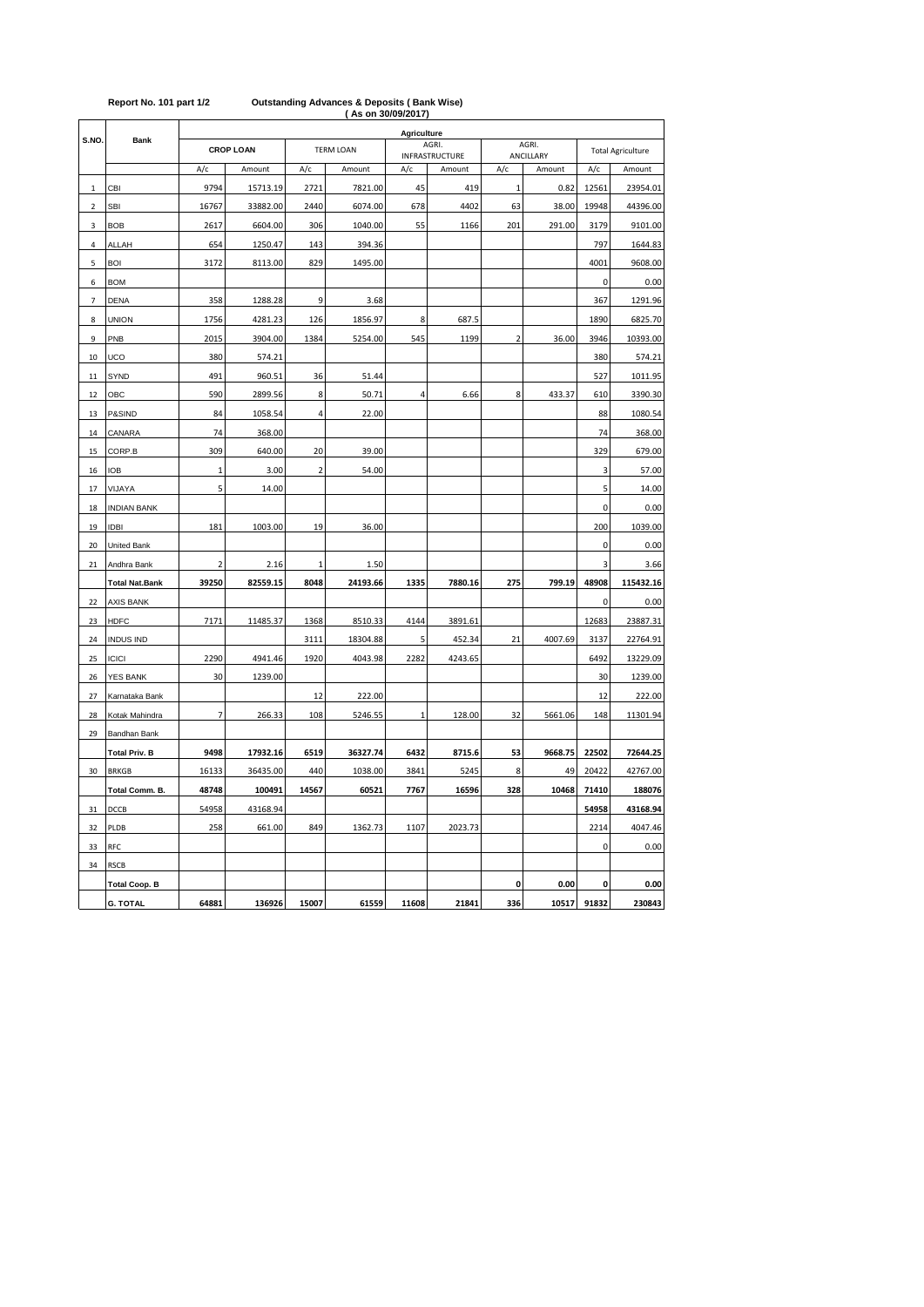| S.NO.            | Bank                   |               | Micro Entp. |             | <b>MSME</b><br>Small Entp. |                         | Medium Entp. |     | Khadi & vill. Indus. | <b>Total MSME</b> |           |  |
|------------------|------------------------|---------------|-------------|-------------|----------------------------|-------------------------|--------------|-----|----------------------|-------------------|-----------|--|
|                  |                        | A/c<br>Amount |             | A/c         | Amount                     | A/c                     | Amount       | A/c | Amount               | A/c               | Amount    |  |
| $\mathbf{1}$     | CBI                    | 2139          | 11270.00    | 3074        | 28712.00                   | 4                       | 612.00       |     |                      | 5217              | 40594.00  |  |
| $\overline{2}$   | SBI                    | 5008          | 22126.00    | 519         | 14702.00                   | 127                     | 4255.00      |     |                      | 5654              | 41083.00  |  |
| 3                | <b>BOB</b>             | 1986          | 12830.00    | 50          | 725.00                     |                         |              |     |                      | 2036              | 13555.00  |  |
| 4                | ALLAH                  | 210           | 741.12      | 6           | 140.88                     |                         |              |     |                      | 216               | 882.00    |  |
| 5                | <b>BOI</b>             | 533           | 678.00      | 14          | 671.00                     | $\overline{\mathbf{c}}$ | 9140.00      |     |                      | 549               | 10489.00  |  |
| 6                | <b>BOM</b>             | 59            | 651.49      | 6           | 119.39                     |                         |              |     |                      | 65                | 770.88    |  |
| $\boldsymbol{7}$ | DENA                   | 30            | 143.62      | 6           | 135.00                     |                         |              |     |                      | 36                | 278.62    |  |
| 8                | <b>UNION</b>           | 348           | 6652.12     | 152         | 3398.25                    | 1                       | 6.00         | 4   | 70                   | 505               | 10126.37  |  |
| 9                | PNB                    | 1347          | 12809.00    |             |                            |                         |              |     |                      | 1347              | 12809.00  |  |
| 10               | UCO                    | 1164          | 8230.24     |             |                            |                         |              |     |                      | 1164              | 8230.24   |  |
| 11               | SYND                   | 236           | 1590.42     | 172         | 1105.54                    |                         |              |     |                      | 408               | 2695.96   |  |
| 12               | OBC                    | 101           | 672.02      | 601         | 3598.09                    | 3                       | 545.03       |     |                      | 705               | 4815.14   |  |
| 13               | P&SIND                 | 161           | 441.00      | 126         | 126.00                     |                         |              |     |                      | 287               | 567.00    |  |
| 14               | CANARA                 | 70            | 740.00      | 22          | 714.00                     |                         |              |     |                      | 92                | 1454.00   |  |
| 15               | CORP.B                 | 143           | 895.00      | 16          | 295.00                     |                         |              |     |                      | 159               | 1190.00   |  |
| 16               | <b>IOB</b>             | 90            | 704.00      | 15          | 197.00                     |                         |              |     |                      | 105               | 901.00    |  |
| 17               | VIJAYA                 |               |             |             |                            |                         |              |     |                      | $\mathbf 0$       | 0.00      |  |
| 18               | <b>INDIAN BANK</b>     | 82            | 435.04      |             |                            |                         |              |     |                      | 82                | 435.04    |  |
| 19               | <b>IDBI</b>            | 58            | 1559.00     |             |                            |                         |              |     |                      | 58                | 1559.00   |  |
| 20               | <b>United Bank</b>     | 97            | 134.58      | $\mathbf 1$ | 140.86                     |                         |              |     |                      | 98                | 275.44    |  |
| 21               | Andhra Bank            | 76            | 401.99      |             |                            |                         |              |     |                      | 76                | 401.99    |  |
|                  | <b>Total Nat. Bank</b> | 13938         | 83705       | 4780        | 54780                      | 137                     | 14558        | 4   | 70                   | 18859             | 153112.68 |  |
| 22               | <b>AXIS BANK</b>       | 1476          | 15940.00    |             |                            |                         |              |     |                      | 1476              | 15940.00  |  |
| 23               | <b>HDFC</b>            | 234           | 3085.23     |             |                            |                         |              |     |                      | 234               | 3085.23   |  |
| 24               | <b>INDUS IND</b>       | 1638          | 1059.38     | 698         | 5246.10                    |                         |              |     |                      | 2336              | 6305.48   |  |
| 25               | <b>ICICI</b>           | 1393          | 23810.96    | 1187        | 16528.94                   | 17                      | 1096.05      |     |                      | 2597              | 41435.95  |  |
| 26               | Yes Bank               | 39            | 11.00       | 3           | 77.00                      | $\mathbf 1$             | 22.89        |     |                      | 43                | 110.89    |  |
| 27               | Karnataka Bank         |               |             |             |                            |                         |              |     |                      | $\pmb{0}$         | 0.00      |  |
| 28               | Kotak Mahindra         | 70            | 2174.84     | 19          | 1124.57                    | 1                       | 189.36       |     |                      | 90                | 3488.77   |  |
| 29               | Bandhan Bank           | 4345          | 1415.00     |             |                            |                         |              |     |                      | 4345              | 1415.00   |  |
|                  | <b>Total Priv.B</b>    | 9195          | 47496       | 1907        | 22977                      | 19                      | 1308         | 0   | 0                    | 11121             | 71781.32  |  |
| 30               | <b>BRKGB</b>           | 2510          | 3759.00     |             |                            |                         |              |     |                      | 2510              | 3759.00   |  |
|                  | Total Comm. B.         | 23133         | 131201      | 6687        | 77757                      | 156                     | 15866        | 4   | 70                   | 29980             | 224894.00 |  |
| 31               | DCCB                   |               |             |             |                            |                         |              |     |                      | $\mathbf 0$       | 0.00      |  |
| 32               | PLDB                   |               |             |             |                            |                         |              |     |                      | $\mathbf 0$       | 0.00      |  |
| 33               | <b>RFC</b>             | 71            | 1376.08     | 58          | 3673.31                    |                         |              |     |                      | 129               | 5049.39   |  |
| 34               | <b>RSCB</b>            |               |             |             |                            |                         |              |     |                      |                   |           |  |
|                  | <b>Total Coop.Bank</b> | 71            | 1376        | 58          | 3673                       | 0                       | 0            | 0   | 0                    | 129               | 5049.39   |  |
|                  | <b>G. TOTAL</b>        | 25714         | 136336      | 6745        | 81430                      | 156                     | 15866        | 4   | 70                   | 32619             | 233702.39 |  |

### **Report No. 101 part 1/3 Outstanding Advances & Deposits ( Bank Wise) ( As on 30/09/2017)**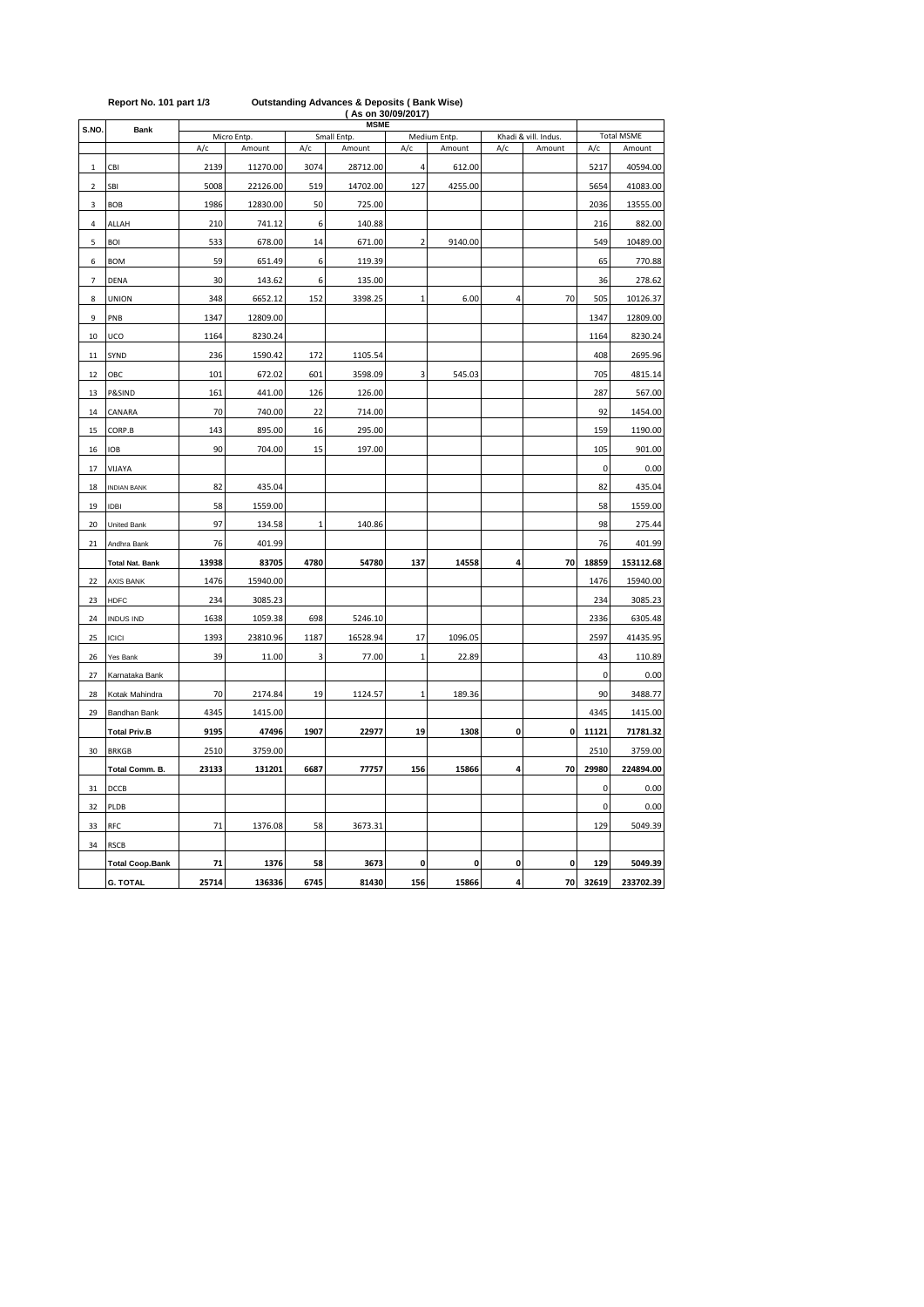|                | <b>Other Priorty Sector</b> |             |              |       |              |                                    |          |              |             |                         |              |                |              |              |
|----------------|-----------------------------|-------------|--------------|-------|--------------|------------------------------------|----------|--------------|-------------|-------------------------|--------------|----------------|--------------|--------------|
| S.NO.          | <b>BANK</b>                 |             | Edu. Loan    |       | Housing Loan | Other Loan<br><b>Export Credit</b> |          |              |             | <b>Reneawble Energy</b> |              | Social Infras. | Tot          |              |
|                |                             | A/c         | Amount       | A/c   | Amount       | A/c                                | Amount   | A/c          | Amount      | A/c                     | Amount       | A/c            | Amount       | A/c          |
| $\,1\,$        | CBI                         | 1011        | 2170.00      | 2212  | 8915.00      | 974                                | 1129.00  |              |             |                         |              |                |              | 4197         |
| $\overline{2}$ | SBI                         | 5131        | 21780.00     | 7607  | 86367.00     | 6531                               | 34735.00 |              |             |                         |              |                |              | 19269        |
| 3              | <b>BOB</b>                  | 220         | 633.93       | 1143  | 9837.00      | 530                                | 5660.00  |              |             |                         |              |                |              | 1893         |
| 4              | ALLAH                       | 15          | 323.81       | 76    | 639.49       |                                    |          |              |             |                         |              |                |              | 91           |
| 5              | <b>BOI</b>                  | 31          | 98.00        | 225   | 2702.00      | 25                                 | 270.00   |              |             |                         |              |                |              | 281          |
| 6              | <b>BOM</b>                  | 28          | 92.27        | 63    | 456.30       | 20                                 | 17.38    |              |             |                         |              |                |              | 111          |
| $\overline{7}$ | <b>DENA</b>                 | 10          | 31.23        | 61    | 416.67       | 5                                  | 29.75    |              |             |                         |              |                |              | 76           |
| 8              | <b>UNION</b>                | 42          | 265.18       | 268   | 2322.78      | 142                                | 728.17   |              |             |                         |              |                |              | 452          |
| 9              | PNB                         | 422         | 6464.00      | 705   | 4474.00      | 101                                | 395.00   |              |             |                         |              |                |              | 1228         |
| 10             | <b>UCO</b>                  | 112         | 254.24       | 560   | 4685.00      |                                    |          |              |             |                         |              |                |              | 672          |
| $11\,$         | SYND                        | 26          | 76.00        | 306   | 2099.25      | 143                                | 582.83   |              |             |                         |              |                |              | 475          |
| 12             | ОВС                         | 172         | 351.49       | 1731  | 3109.97      | $\overline{4}$                     | 151.22   |              |             | $\overline{2}$          | 0.50         |                |              | 1907         |
| 13             | P&SIND                      | 9           | 17.00        | 50    | 373.00       | 25                                 | 195.00   |              |             |                         |              |                |              | 84           |
| 14             | CANARA                      | 40          | 179.00       | 164   | 1285.00      |                                    |          |              |             |                         |              |                |              | 204          |
| 15             | CORP.B                      | 12          | 26.78        | 77    | 887.62       | 9                                  | 14.00    |              |             |                         |              |                |              | 98           |
| 16             | IOB                         | 13          | 66.00        | 22    | 187.00       |                                    |          |              |             |                         |              |                |              | 35           |
| 17             | VIJAYA                      | 107         | 386.00       | 9     | 158.00       | $\overline{2}$                     | 3.38     |              |             |                         |              |                |              | 118          |
| 18             | <b>INDIAN BANK</b>          | 14          | 44.55        | 92    | 753.76       | 21                                 | 228.77   |              |             |                         |              |                |              | 127          |
| 19             | IDBI                        | 9           | 32.00        | 15    | 108.00       |                                    |          |              |             |                         |              |                |              | 24           |
| 20             | United Bank                 | 5           | 18.53        | 19    | 134.36       |                                    |          |              |             |                         |              |                |              | 24           |
| 21             | Andhra Bank                 | 5           | 14.00        | 51    | 590.00       | 35                                 | 85.00    |              |             |                         |              |                |              | 91           |
|                | <b>Total Nat. Bank</b>      | 7434        | 33324        | 15456 | 130501       | 8567                               | 44225    | $\mathbf 0$  | $\mathbf 0$ | $\overline{\mathbf{2}}$ | $\mathbf{1}$ | 0              | $\mathbf 0$  | 31457        |
| 22             | AXIS BANK                   | 28          | 103.00       | 1231  | 2658.00      | 8                                  | 3.00     |              |             |                         |              |                |              | 1267         |
| 23             | HDFC                        |             |              | 1199  | 8625.80      | 5430                               | 25155.92 |              |             |                         |              |                |              | 6629         |
| 24             | <b>INDUS IND</b>            |             |              |       | 2.60         |                                    |          |              |             |                         |              |                |              | $\mathbf{1}$ |
| 25             | <b>ICICI</b>                | 18          | 40.97        | 483   | 3129.93      | 26                                 | 3.11     |              |             |                         |              |                |              | 527          |
| 26             | Yes Bank                    | 35          | 17.00        | 3     | 198.00       |                                    |          |              |             |                         |              |                |              | 38           |
| 27             | Karnataka Bank              | $\mathbf 1$ | 7.00         | 5     | 39.00        | 35                                 | 629.00   |              |             |                         |              |                |              | 41           |
| 28             | Kotak Mahindra              |             |              |       |              | 28                                 | 12.00    |              |             |                         |              |                |              | 28           |
| 29             | Bandhan Bank                |             |              |       |              |                                    |          |              |             |                         |              |                |              |              |
|                | <b>Total Priv.B</b>         | 82          | 168          | 2922  | 14653        | 5527                               | 25803    | $\mathbf 0$  | $\mathbf 0$ | $\mathbf{0}$            | $\mathbf{0}$ | 0              | $\mathbf 0$  | 8531         |
| 30             | <b>BRKGB</b>                | 70          | 179.00       | 467   | 3740.00      | 1263                               | 855.00   |              |             |                         |              |                |              | 1800         |
|                | Total Comm. B.              | 7516        | 33492        | 18378 | 145155       | 14094                              | 70028    | $\mathbf 0$  | $\mathbf 0$ | $\overline{\mathbf{2}}$ | 1            | $\mathbf{0}$   | $\mathbf 0$  | 39988        |
| 31             | DCCB                        |             |              | 628   | 3117.84      |                                    |          |              |             |                         |              |                |              | 628          |
| 32             | PLDB                        |             |              | 430   | 1061.73      |                                    |          |              |             |                         |              |                |              | 430          |
| 33             | <b>RFC</b>                  |             |              |       |              |                                    |          |              |             |                         |              |                |              | $\pmb{0}$    |
| 34             | <b>RSCB</b>                 |             |              | 30    | 172.22       | 42                                 | 118.57   |              |             |                         |              |                |              | 72           |
|                | <b>Total Coop.Bank</b>      | 0           | $\mathbf{0}$ | 1088  | 4352         | 42                                 | 119      | 0            | 0           | 0                       | 0            | $\mathbf{0}$   | $\mathbf 0$  | 1130         |
|                | <b>G. TOTAL</b>             | 7586        | 33671        | 19933 | 153246       | 15399                              | 71001    | $\mathbf{o}$ | 0           | $\overline{\mathbf{2}}$ | $\mathbf{1}$ | 0              | $\mathbf{0}$ | 42918        |

## **Report No. 101 part 1/4 Outstanding Advances & Deposits ( Bank Wise) ( As on 30/09/2017)**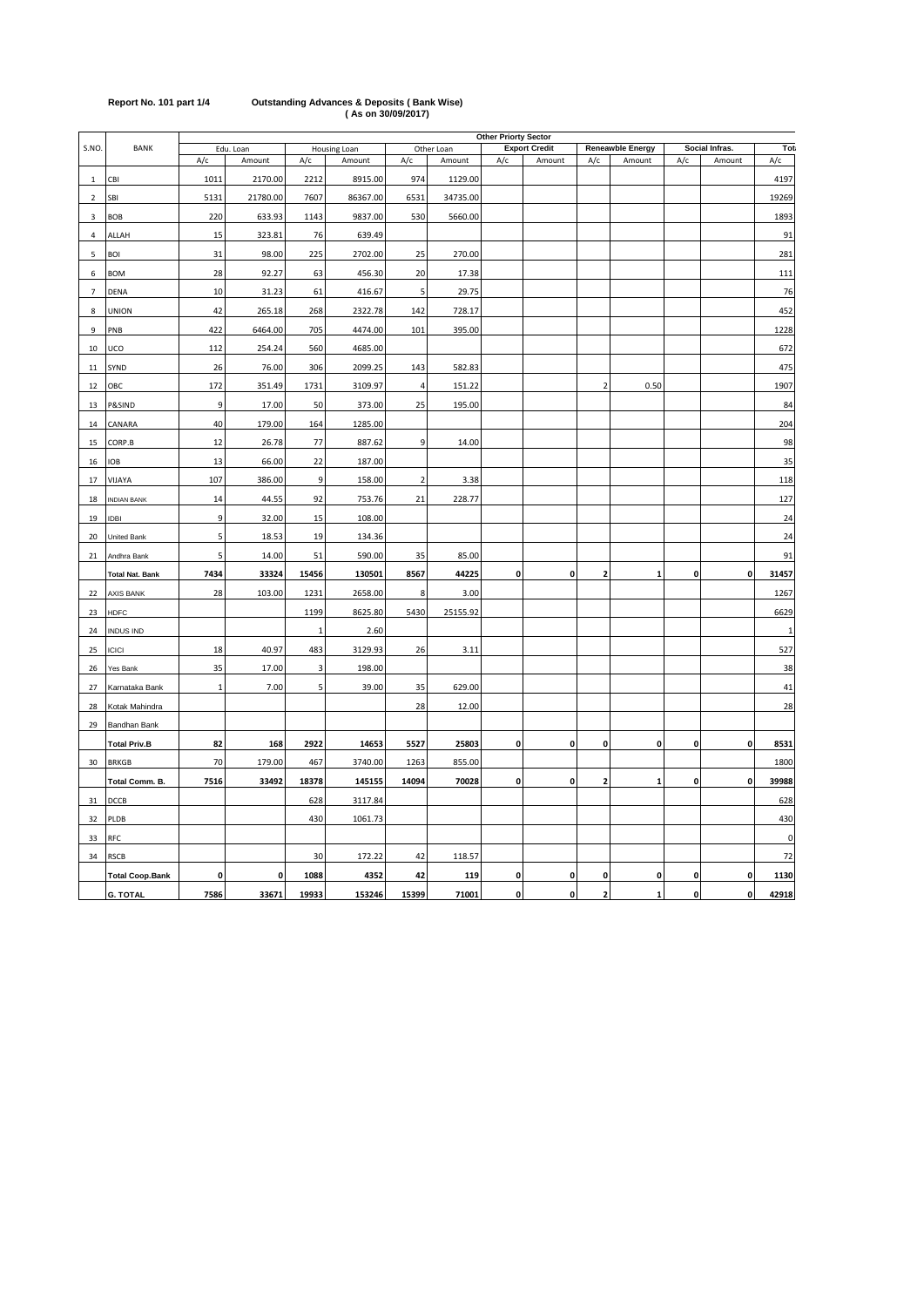|                |                        |               |                                 |                              |          |                | (Rs in lacs)<br><b>WOMEN</b><br><b>PMEGP</b> |                |           |           |         |
|----------------|------------------------|---------------|---------------------------------|------------------------------|----------|----------------|----------------------------------------------|----------------|-----------|-----------|---------|
| S.NO.          | <b>Bank</b>            | A/c           | <b>Weakar Section</b><br>Amount | <b>SCST</b><br>A/c<br>Amount |          | A/c            | <b>MINORITY</b><br>Amount                    | A/c            | Amount    | A/c       | Amount  |
|                |                        |               |                                 |                              |          |                |                                              |                |           |           |         |
| $\mathbf 1$    | CBI                    | 7712<br>49248 | 16102.00                        | 1121                         | 1254.00  | 1180           | 15812.00                                     | 5814<br>7462   | 16212.00  | 134<br>71 | 586.00  |
| $\overline{2}$ | SBI                    |               | 43647.00                        | 16260                        | 24887.00 | 13674          | 44432.00                                     |                | 14768.00  |           | 4787.00 |
| 3              | <b>BOB</b>             | 3841          | 11896.00                        | 1051                         | 4259.00  | 2874           | 9684.00                                      | 1469           | 7496.00   | 50        | 32.00   |
| 4              | ALLAH                  | 24            | 11.00                           | 13                           | 11.00    | 51             | 122.00                                       | 85             | 196.00    |           |         |
| 5              | <b>BOI</b>             | 994           | 1834.00                         | 465                          | 440.00   | 167            | 204.00                                       | 330            | 1429.00   | 14        | 103.00  |
| 6              | <b>BOM</b>             | 46            | 16.65                           | 36                           | 9.86     | 3              | 2.33                                         |                |           |           |         |
| 7              | DENA                   | 405           | 1147.00                         | 10                           | 7.63     | 38             | 66.00                                        | 111            | 344.00    | 4         | 2.38    |
| 8              | <b>UNION</b>           | 1338          | 3056.16                         | 796                          | 1922.89  | 212            | 3698.56                                      | 301            | 998.16    | 6         | 51.00   |
| 9              | PNB                    | 4957          | 12254.00                        | 1420                         | 1520.00  | 1645           | 10784.00                                     | 2310           | 1857.00   | 23        | 18.00   |
| 10             | UCO                    | 474           | 938.24                          | 192                          | 310.10   | 236            | 496.21                                       | 272            | 785.00    | 14        | 23.00   |
| 11             | SYND                   | 185           | 384.47                          | 28                           | 162.37   | 103            | 408.70                                       | 261            | 2042.37   |           |         |
| 12             | ОВС                    | 1802          | 3382.58                         | 690                          | 1741.20  | 597            | 2696.84                                      | 661            | 2147.90   | 16        | 7.75    |
| 13             | P&SIND                 | 124           | 74.90                           | 45                           | 4.20     | 46             | 15.60                                        | 102            | 417.00    | 5         | 6.85    |
| 14             | CANARA                 | 250           | 515.00                          | 99                           | 255.00   | 103            | 345.00                                       |                |           |           |         |
| 15             | CORP.B                 | 308           | 395.83                          | 120                          | 156.45   | 140            | 251.10                                       | 100            | 450.00    |           |         |
| 16             | <b>IOB</b>             | 40            | 70.00                           | 17                           | 31.00    | 66             | 209.00                                       | 58             | 221.00    |           |         |
| 17             | VIJAYA                 | 29            | 148.00                          | 29                           | 148.00   | 26             | 114.00                                       | 45             | 300.00    |           |         |
| 18             | <b>INDIAN BANK</b>     | 9             | 5.37                            | $\,1\,$                      | 3.01     | $\mathbf{1}$   | 7.07                                         | 10             | 56.44     |           |         |
| 19             | <b>IDBI</b>            | 141           | 855.00                          | 15                           |          | 28             | 588.00                                       | 48             | 345.00    |           |         |
|                |                        |               |                                 |                              | 22.00    |                |                                              |                |           |           |         |
| 20             | <b>United Bank</b>     | 70            | 53.00                           | 21                           | 18.00    | 23             | 78.00                                        | 36             | 490.00    |           |         |
| 21             | Andhra Bank            | 11            | 22.00                           | 7                            | 3.00     |                |                                              |                |           |           |         |
|                | <b>Total Nat. Bank</b> | 72008         | 96808.20                        | 22436                        | 37165.71 | 21213          | 90014.41                                     | 19475          | 50554.87  | 337       | 5616.98 |
| 22             | <b>AXIS BANK</b>       | 115           | 748.00                          | 125                          | 794.00   | 165            | 4612.00                                      | 65             | 450.00    |           |         |
| 23             | <b>HDFC</b>            | 5082          | 5422.64                         | 684                          | 2016.03  | 1627           | 1742.80                                      | 3722           | 3862.60   |           |         |
| 24             | <b>INDUS IND</b>       | 3119          | 6417.71                         | 893                          | 2186.04  | 3266           | 7201.73                                      | 382            | 904.76    |           |         |
| 25             | <b>ICICI</b>           | 5755          | 9858.32                         | 980                          | 1285.47  | 1155           | 5818.99                                      | 3434           | 35353.49  |           |         |
| 26             | Yes Bank               | 18            | 4450.00                         |                              |          |                |                                              |                |           |           |         |
| 27             | Karnataka Bank         |               |                                 | $\overline{2}$               | 14.14    | 3              | 22.19                                        |                |           |           |         |
| 28             | Kotak Mahindra         | 115           | 4524.34                         | 5                            | 40.00    | 65             | 3735.84                                      |                |           |           |         |
| 29             | Bandhan Bank           |               |                                 |                              |          |                |                                              |                |           |           |         |
|                | <b>Total Priv. B</b>   | 14204         | 31421.01                        | 2689                         | 6335.68  | 6281           | 23133.55                                     | 7603           | 40570.85  | 0         | 0.00    |
| 30             | <b>BRKGB</b>           | 17116         | 15212.00                        | 4846                         | 5917.47  | 548            | 838.00                                       | 2025           | 1942.00   |           |         |
|                | Total Comm. B.         | 86212         | 128229.21                       | 25125                        | 43501.39 | 27494          | 113147.96                                    | 27078          | 91125.72  | 337       | 5616.98 |
| 31             | DCCB                   | 40125         | 19857.84                        | 36148                        | 18574.12 | 6712           | 8846.57                                      | 1825           | 7152.47   | 0         | 0.00    |
| 32             | PLDB                   | 830           | 1253.00                         | 1408                         | 770.00   | 85             | 52.00                                        | 148            | 191.00    |           |         |
| 33             | RFC                    |               |                                 |                              |          | $\overline{2}$ | 114.00                                       | $\overline{2}$ | 190.00    |           |         |
| 34             | <b>RSCB</b>            |               |                                 |                              |          |                |                                              |                |           |           |         |
|                | <b>Total Coop. Ba</b>  | 40955         | 21110.84                        | 37556                        | 19344.12 | 6799           | 9012.57                                      | 1975           | 7533.47   | 0         | 0.00    |
|                | <b>G. TOTAL</b>        | 144283        | 164552.05                       | 67527                        | 68762.98 | 34841          | 122998.53                                    | 31078          | 100601.19 | 337       | 5616.98 |

### **Report No. 101 part 1/6 Outstanding Advances & Deposits ( Bank Wise) ( As on 30/09/2017)**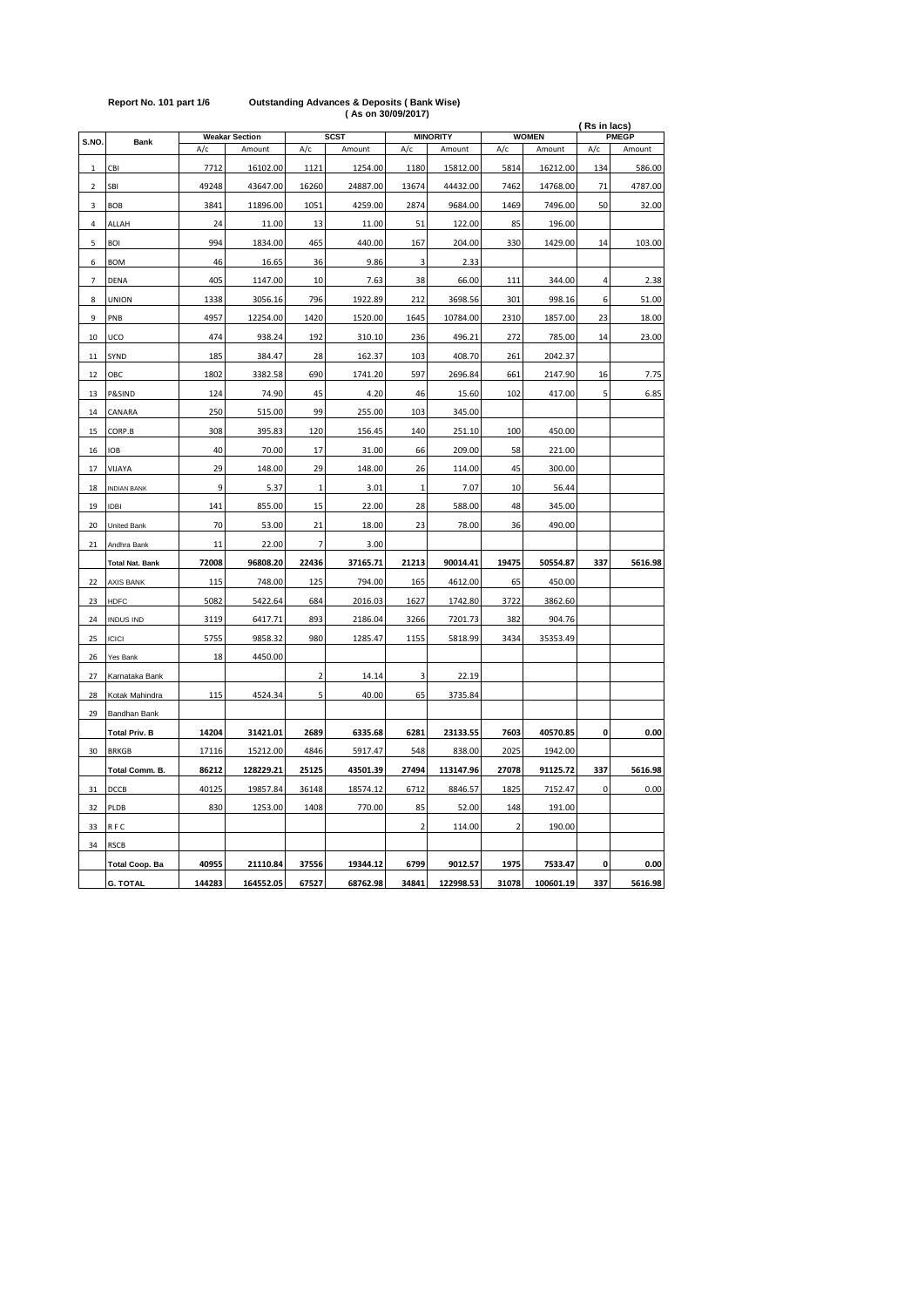| S.NO.          | <b>Bank</b>             | % of Weaker Section in<br><b>Advances</b> | % of Minority in<br><b>Advances</b> | % of AGR.<br>in Advances | % of P.S.<br>in Advances | <b>CD RATIO</b> |
|----------------|-------------------------|-------------------------------------------|-------------------------------------|--------------------------|--------------------------|-----------------|
| $\,1$          | CBI                     | 17.13                                     | 16.82                               | 25.48                    | 81.66                    | 53.02           |
| $\overline{2}$ | SBI                     | 14.77                                     | 15.03                               | 15.02                    | 77.27                    | 60.76           |
| 3              | <b>BOB</b>              | 19.47                                     | 15.85                               | 14.90                    | 63.50                    | 68.04           |
| 4              | ALLAH                   | 0.31                                      | 3.44                                | 46.32                    | 98.29                    | 55.22           |
| 5              | <b>BOI</b>              | 5.99                                      | 0.67                                | 31.39                    | 75.68                    | 55.30           |
| 6              | <b>BOM</b>              | 1.13                                      | 0.16                                | 0.00                     | 90.66                    | 28.67           |
| $\overline{7}$ | <b>DENA</b>             | 48.72                                     | 2.80                                | 54.87                    | 86.99                    | 35.70           |
| 8              | <b>UNION</b>            | 13.04                                     | 15.78                               | 29.12                    | 86.46                    | 57.04           |
| 9              | PNB                     | 14.73                                     | 12.97                               | 12.50                    | 41.52                    | 54.92           |
| 10             | UCO                     | 5.54                                      | 2.93                                | 3.39                     | 81.14                    | 41.27           |
| 11             | SYND                    | 5.33                                      | 5.67                                | 14.03                    | 89.68                    | 115.31          |
| 12             | ОВС                     | 21.00                                     | 16.74                               | 21.05                    | 73.36                    | 25.66           |
| 13             | P&SIND                  | 3.25                                      | 0.68                                | 46.83                    | 96.76                    | 73.69           |
| 14             | CANARA                  | 8.91                                      | 5.97                                | 6.36                     | 56.82                    | 55.22           |
| 15             | CORP.B                  | 10.05                                     | 6.37                                | 17.24                    | 71.02                    | 60.81           |
| 16             | <b>IOB</b>              | 5.01                                      | 14.95                               | 4.08                     | 86.62                    | 33.54           |
| 17             | VIJAYA                  | 9.15                                      | 7.05                                | 0.87                     | 34.70                    | 74.91           |
| 18             | <b>INDIAN BANK</b>      | 0.36                                      | 0.47                                | 0.00                     | 97.07                    | 33.43           |
| 19             | <b>IDBI</b>             | 27.21                                     | 18.71                               | 33.07                    | 87.14                    | 16.89           |
| 20             | <b>United Bank</b>      | 1.66                                      | 2.44                                | 0.00                     | 13.40                    | 284.76          |
| 21             | Andhra Bank             | 1.14                                      | 0.00                                | 0.19                     | 56.93                    | 81.66           |
|                | <b>Total Nat. Bank</b>  | 14.66                                     | 7.80                                | 77.98                    | 33.02                    | 2.70            |
| 22             | <b>AXIS BANK</b>        | 1.25                                      | 7.72                                | 0.00                     | 31.32                    | 181.05          |
| 23             | <b>HDFC</b>             | 5.50                                      | 1.77                                | 24.24                    | 61.66                    | 200.20          |
| 24             | <b>INDUS IND</b>        | 16.52                                     | 18.54                               | 58.60                    | 74.83                    | 723.48          |
| 25             | <b>ICICI</b>            | 10.10                                     | 5.96                                | 13.55                    | 59.24                    | 64.64           |
| 26             | Yes Bank                | 68.87                                     | 0.00                                | 19.18                    | 24.22                    | 22.29           |
| 27             | Karnataka Bank          | 0.00                                      | 1.54                                | 15.43                    | 62.33                    | 156.07          |
| 28             | Kotak Mahindra          | 17.98                                     | 14.85                               | 44.92                    | 58.83                    | 296.65          |
| 29             | Bandhan Bank            | 0.00                                      | 0.00                                | 0.00                     | 100.00                   | 23.56           |
|                | <b>Total Priv. B</b>    | 9.54                                      | 7.03                                | 22.07                    | 55.78                    | 116.33          |
| 30             | <b>GRAMIN</b>           | 26.92                                     | 1.48                                | 75.67                    | 90.77                    | 62.99           |
|                | Total Comm. B.          | 12.96                                     | 11.43                               | 19.01                    | 66.87                    | 67.52           |
| 31             | DCCB                    | 42.90                                     | 19.11                               | 93.26                    | 100.00                   | 113.05          |
| 32             | PLDB                    | 12.60                                     | 0.52                                | 40.70                    | 51.38                    | 100.00          |
| 33             | RFC                     | 0.00                                      | 2.01                                | 0.00                     | 89.23                    | 100.00          |
| 34             | <b>RSCB</b>             | 0.00                                      | 0.00                                | 0.00                     | 81.22                    | 100.00          |
|                | <b>Total Coop. Bank</b> | 33.91                                     | 14.48                               | 75.85                    | 91.15                    | 130.97          |
|                | <b>G. TOTAL</b>         | 14.85                                     | 11.10                               | 25.09                    | 69.45                    | 69.14           |

### **Report No. 101 part 1/7 Outstanding Advances & Deposits ( Bank Wise) ( As on 30/09/2017)**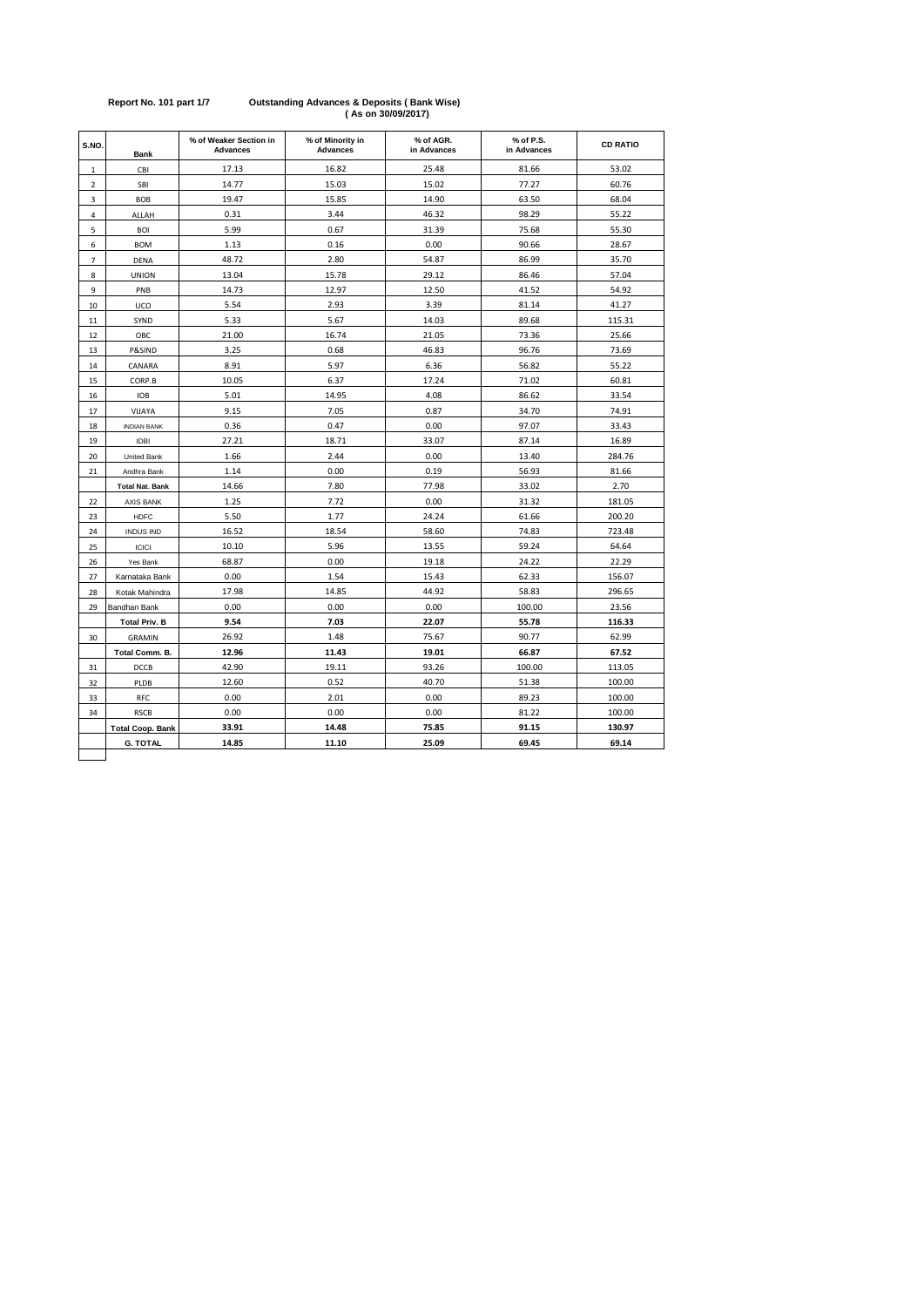**(Rs In Lacs)**

Amount 17242.99 67181.00 22298.07 60.82 7444.00 137.73 306.24 3174.97 48637.00 3194.87 744.42 4291.29 74.74 2497.00 1141.60 187.00 1056.62 44.09 404.00 2767.26 828.14 **183713.85** 41011.00 37782.72 9777.56 39789.42 4896.22 542.00 10359.08 0.00 **145573.00** 5216.74 **327871.85** 0.00 4834.73 609.43 67.25 **5511.41 338600.00 NPS**